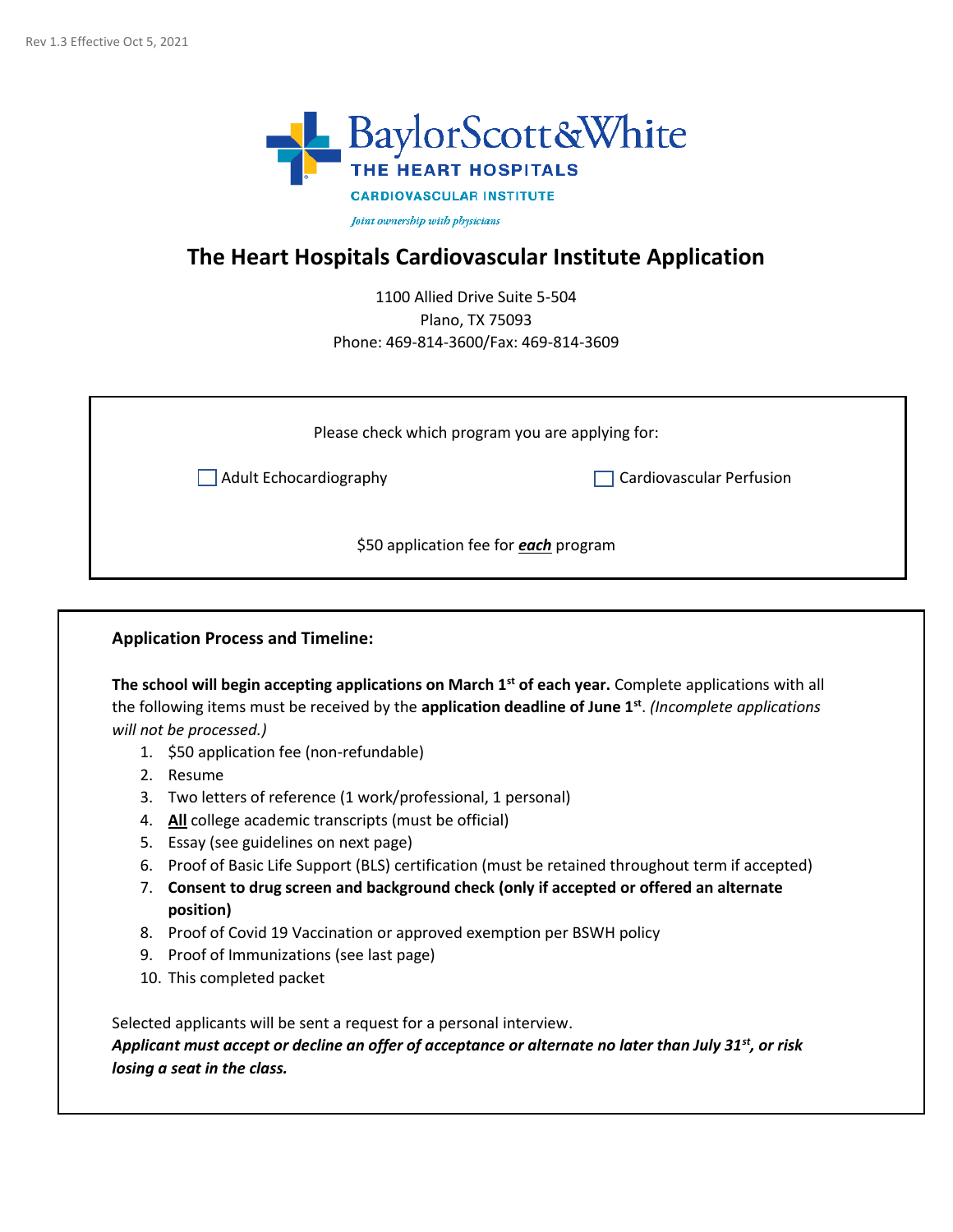| Please fill out all information below: |                                                                                  |  |  |  |  |
|----------------------------------------|----------------------------------------------------------------------------------|--|--|--|--|
|                                        |                                                                                  |  |  |  |  |
|                                        |                                                                                  |  |  |  |  |
|                                        |                                                                                  |  |  |  |  |
|                                        | Phone: $(\_\_)$ ___________                                                      |  |  |  |  |
|                                        |                                                                                  |  |  |  |  |
|                                        |                                                                                  |  |  |  |  |
|                                        | <b>Permanent Address (if different)</b>                                          |  |  |  |  |
|                                        |                                                                                  |  |  |  |  |
|                                        | City: _____________________State: ______________ Zip: __________________________ |  |  |  |  |

#### **Application Essay Guidelines:**

Your completed application must include an essay about your history and future goals in the field of Cardiovascular Care. *(two pages, 12pt Calibri Light font, double- spaced.)* Use some or all the following questions as a framework for your essay:

Why do you want a career in Adult Echocardiography? Why do you want a career in Cardiovascular Perfusion?

How have your prior experiences prepared you for this career? What qualities do you possess that set you apart from other applicants? Looking beyond graduation, what would you like to accomplish in this field?

I hereby certify that the information I have provided on this form is true and correct. I understand that any falsifications, misrepresentations, or intentional omission of facts may disqualify me from acceptance into the program or cause my termination from the program at a later date.

**Signature: \_\_\_\_\_\_\_\_\_\_\_\_\_\_\_\_\_\_\_\_\_\_\_\_\_\_\_\_\_\_\_\_\_\_\_\_\_ Date: \_\_\_\_\_\_\_\_\_\_\_\_\_\_\_\_\_\_**